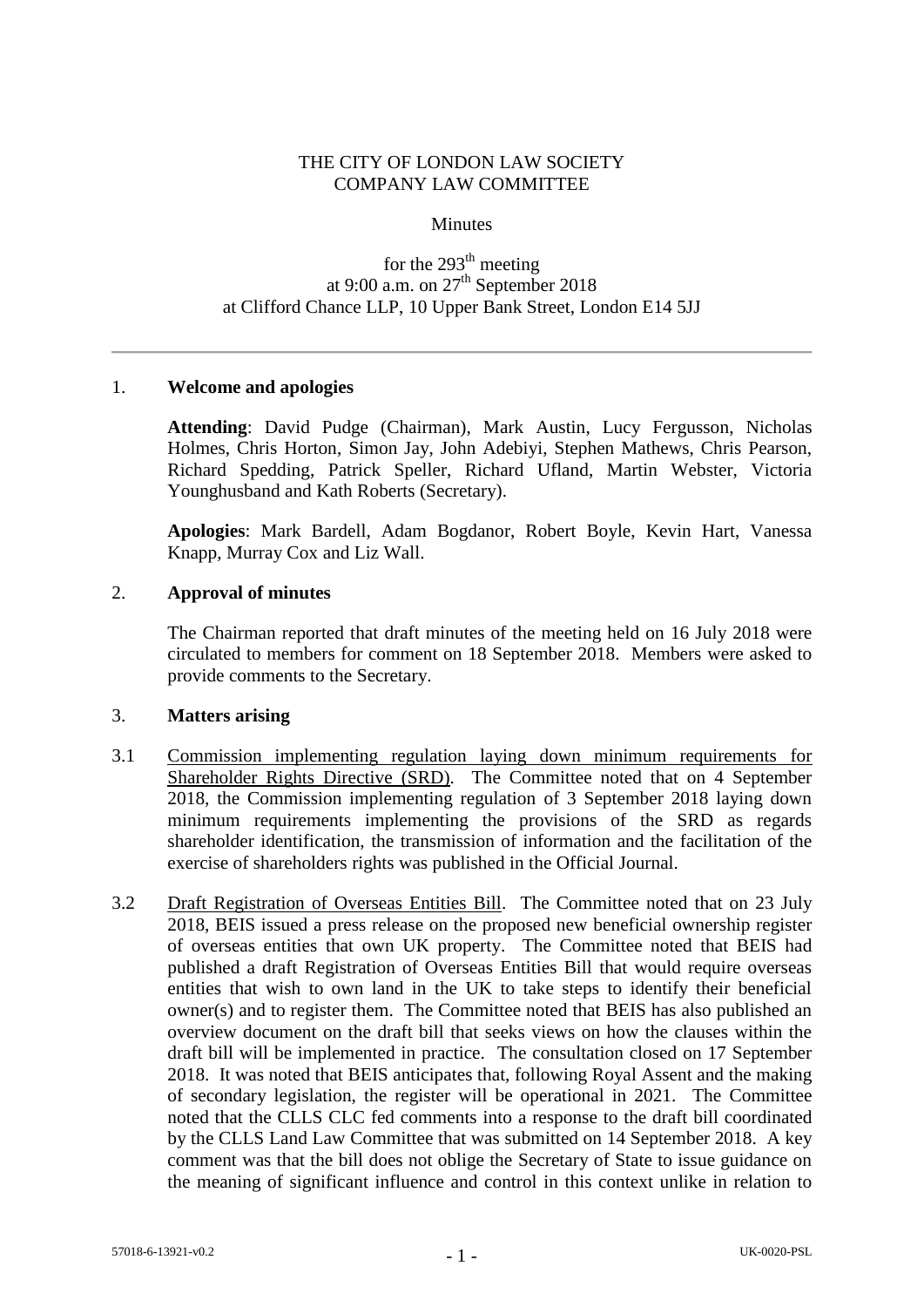the PSC regime on which key elements of the Bill are based. In the absence of such guidance, applying certain of the tests would be difficult and there would likely be inconsistency of approach.

3.3 Corporate governance reform*.* The Committee noted that on 19 July 2018, the Companies (Miscellaneous Reporting) Regulations 2018 and explanatory memorandum were published. The Committee noted that the regulations are the same as the draft regulations published on 11 June 2018. It was noted that the regulations were made on 17 July 2018 and, for the most part, come into force on 1 January 2019 and apply in relation to financial years beginning on or after 1 January 2019.

The Committee noted that a Joint Working Group of the Company Law Committees of the Law Society and the CLLS had submitted comments on the BEIS Q&A on the Companies (Miscellaneous Reporting) Regulations 2018 and had submitted a joint response to the FRC's consultation on the Wates Corporate Governance Principles for Large Private Companies.

The Committee noted that on 31 July 2018, the FRC published an updated version of the Guidance on the Strategic Report, which encourages companies to consider wider stakeholders and broader matters that impact performance over the longer term. The Committee noted that the revised guidance has been enhanced to recognise the increasing importance of non-financial reporting while maintaining the key principles of existing guidance. It places a greater focus on the directors' duty to promote the success of the company under s. 172 Companies Act 2006. It was noted that the FRC had also published a feedback statement that summarises comments received on the related consultation paper issued in August 2017.

- 3.4 Brexit statutory instrument: Financial services*.* The Committee noted that on 16 July 2018, the draft Financial Regulators' Powers (Technical Standards etc.) (Amendment etc.) (EU Exit) Regulations 2018 and a draft explanatory memorandum were laid before Parliament. It was noted that these regulations were being made in order to ensure that Binding Technical Standards (BTS) and rules made by the UK's financial services regulators under FSMA continue to operate effectively after the UK's withdrawal from the EU. The Committee noted that these regulations delegate use of the EU (Withdrawal) Act section 8 power to UK financial services regulators (including the FCA and PRA) so they can fix deficiencies in BTS and regulators' rules in advance of exit day and establish the statutory basis on which those regulators will continue to maintain BTS after exit.
- 3.5 Brexit statutory instrument: Consequential amendment of Companies (Authorised Minimum) Regulations. The Committee noted that on 5 September 2018, the draft EEA Passport Rights (Amendment, etc., and Transitional Provisions) (EU Exit) Regulations 2018 and explanatory memorandum were laid before Parliament. The Committee noted that these regulations will amend, among other things, references to EEA passporting rights in domestic legislation, which (according to HM Treasury's explanatory information) will become deficient as a result of the UK's exit from the EU. It was noted that consequential amendments will need to be made across both primary and secondary legislation, including to regulation 4 of each of the Companies (Authorised Minimum) Regulations 2008 and 2009. These regulations set out the method by which the authorised minimum can be calculated when a public company with shares denominated in more than one currency reduces its share capital or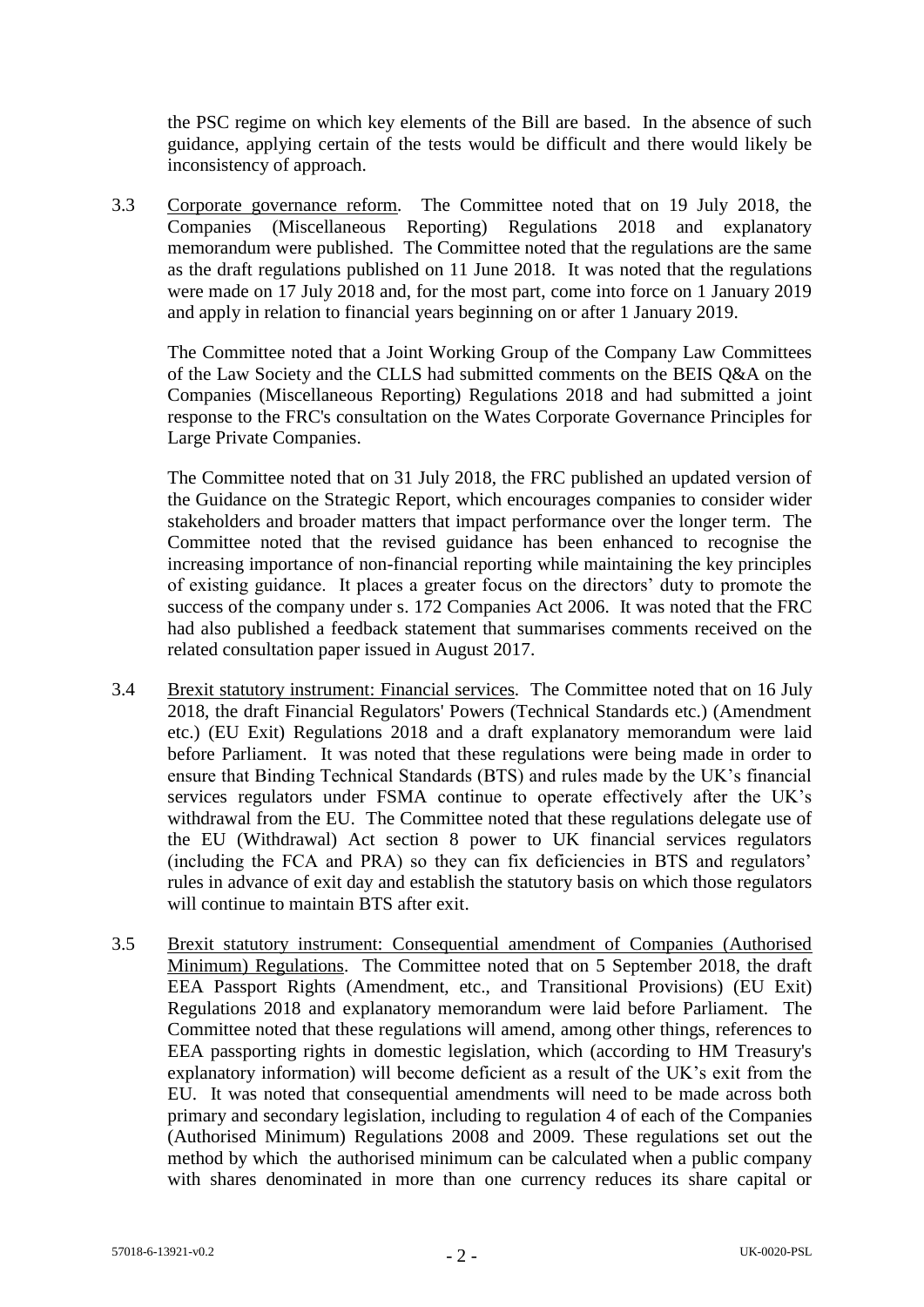cancels its shares. The Committee noted that the proposed amendment would remove the ability for a company to obtain a certified spot rate for a currency conversion from a firm which has permission to carry on the activity of accepting deposits in the UK by virtue of Schedule 3 of FSMA 2000 (EEA passport rights).

3.6 Prospectuses: ESMA consults on risk factors and exemptions for takeovers, mergers and divisions. The Committee noted that on 13 July 2018, ESMA announced that it has launched two consultations under the Prospectus Regulation. It is seeking views on: (i) the proposed technical advice on exempt documents produced for the purpose of offers/admission of securities connected to a takeover, merger or division; and (ii) its proposed guidelines on risk factors. The Committee noted that the consultations close on 5 October 2018 and that ESMA will deliver the technical advice to the European Commission and publish the final reports by 31 March 2019.

The Committee noted that the Joint Listing and Prospectus Rules Working Group was preparing responses to these consultations.

- 3.7 Consultation on Protecting Defined Benefit Pension Schemes A Stronger Pensions Regulator. The Committee noted that on 21 August 2018, the CLLS CLC submitted a response to the Department for Work and Pensions' consultation on the introduction of enhanced/additional powers for the Pensions Regulator.
- 3.8 Independent review of the Financial Reporting Council (FRC). The Committee noted that on 2 August 2018, the CLLS CLC submitted a response to the Independent Review of the FRC: Call for Evidence.
- 3.9 Consultation on FCA Knowledge Base technical note on periodic financial information. The Committee noted that on 23 July 2018, the Law Society CLC and the CLLS CLC submitted a joint response to the FCA's consultation on the proposed update to technical note FCA/TN/506.1 on periodic financial information and inside information.
- 3.10 European Commission proposes new company law to help companies move across borders*.* The Committee noted that on 4 September 2018, the Company Law Committees of the Law Society and the CLLS, led by Vanessa Knapp, had submitted a joint response to the European Parliament JURI Committee response to its draft report on the proposal for a directive of the European Parliament and of the Council amending Directive (EU) 2017/1132 as regards cross-border conversions, mergers and divisions.
- 3.11 LSE consultation on amendments to the Admission and Disclosure Standards*.* The Committee noted that on 7 September 2018, the Company Law Committees of the Law Society and the CLLS had submitted a joint response to the LSE consultation on proposed changes to the Admission and Disclosure Standards, which were published for consultation and announced in the London Stock Exchange Market Notice 13/18 on 10 July 2018. The Committee noted that on 17 September 2018, the LSE published Market Notice 15/18 containing feedback on Market Notice 13/18. The Committee noted that the LSE states in Market Notice 15/18 that the changes in the consultation document will be adopted in full. It was noted that the notice attaches the amended Admission and Disclosure Standards, which are effective from 1 October 2018.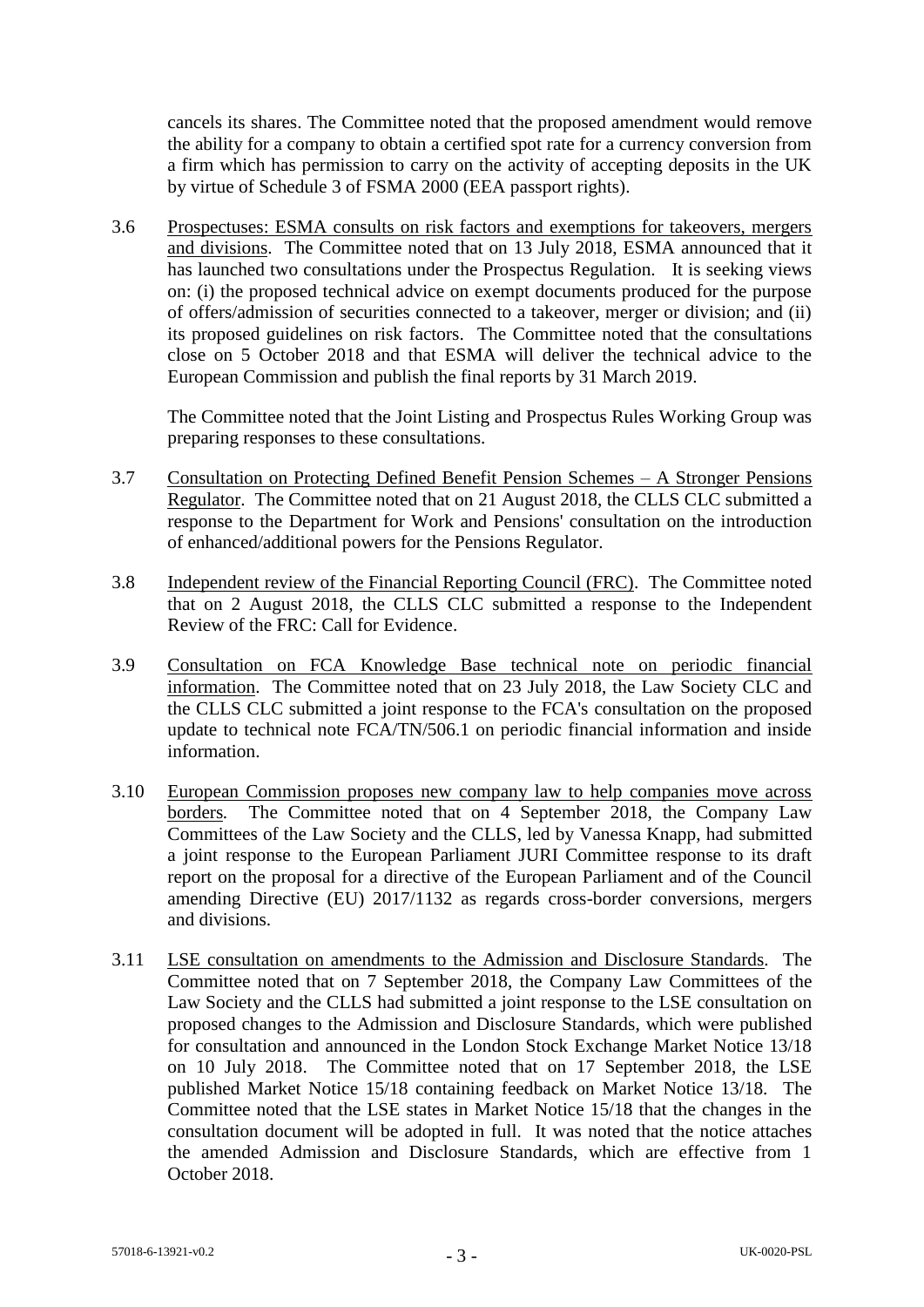## 4. **Discussions**

4.1 Revised UK Corporate Governance Code and Guidance on Board Effectiveness*.* The Committee noted that on 16 July 2018, the FRC published an updated version of the UK Corporate Governance Code, which is effective for financial years starting on or after 1 January 2019 and an updated version of the Guidance on Board Effectiveness, which contains suggestions of good practice to support directors and their advisers in applying the Code. The Committee noted that the FRC also issued a press release and published a feedback statement on the Code, an annex containing a blackline highlighting the changes from the version consulted on in December 2017 and a short document containing the revised Code highlights.

The Committee was pleased to note that a number of comments made by the Committee in its response to the consultation, including those in relation to board composition and the independence of the chair, had been take on board by the FRC and that the FRC had decided in the new Code to maintain the position under the April 2016 version of the Code (i.e. that at least half the board (excluding the chair) should be non-executive directors considered by the board to be independent and that the chair need only be independent on appointment). In a similar vein, the Committee was pleased to note that the Code allows for flexibility around workforce engagement and that issuers have the option to use engagement methods other than those set out in Provision 5 of the new Code, subject to providing an appropriate explanation for that approach.

The Committee noted that this would be an area to watch as a number of companies may seek to be early adopters of the Code and report on compliance against the new Code in their 2018 annual report.

4.2 BEIS consultation on national security and investment review*.* The Committee noted that on 24 July 2018, BEIS issued a press release announcing proposed new powers to upgrade UK national security merger rules. The Committee noted that BEIS has published a White Paper that sets out how the government will introduce a voluntary notification regime and upgrade its powers to scrutinise investments and address the risks that can arise from hostile parties acquiring ownership of, or control over, businesses or other entities and assets that have national security implications. The Committee noted that BEIS has also published a draft Statutory Statement of Policy Intent. It was noted that the consultation closed on 16 October 2018.

The Chair reported that a proposed meeting between the CLLS CLC and BEIS in August was postponed at BEIS's request but that a meeting with BEIS involving representatives of each of the CLLS CLC and the Law Society CLC was being arranged for October. It was noted that the CLLS Competition Law Committee had already met with BEIS.

It was agreed that the Committee (in conjunction with the Law Society CLC) should respond to the consultation. The Committee discussed a number of concerns that Members had about the proposals set out in the consultation, including: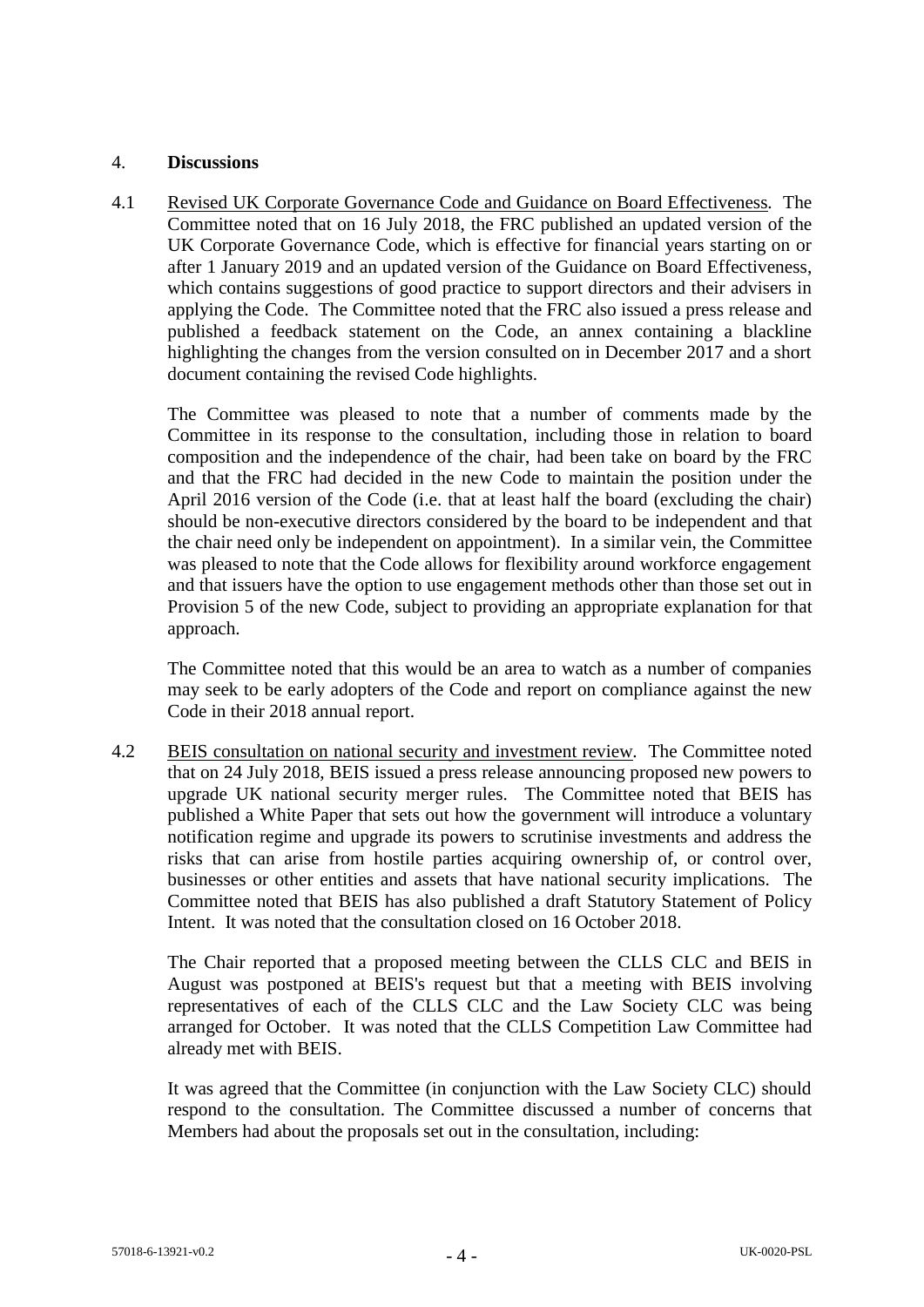- The fact that, as currently expressed, the proposed regime is very broad both in relation to the "trigger events" and those areas of the economy that the regime may impact. With regard to the trigger events, concerns were expressed about the fact that acquisition financing could be caught by the regime;
- Whether the Government would have the resources to cope with the number of notifications it may receive. It was estimated that the CMA receives approximately 70 notifications under the current regime. In the White Paper, the Government estimates that it will receive around 200 notifications a year, which figure may itself be an underestimation, especially in the early days of the regime, where parties to a transaction will be seeking upfront comfort or guidance from the Government. Concerns were also raised about which Government department(s) would be responsible for the review. It is unclear whether it would be the CMA or the department dealing with the area of national interest to which the transaction relates;
- The fact that the regime contains no means by which the Government can prenotify a party that it is intending to block the deal, thereby enabling the party to walk away without there having been some public announcement. Concerns were expressed that foreign investors may be reluctant to invest into the UK if they find themselves potentially exposed to being publicly named in a Government announcement that a potential acquisition has been "called in" for review due to concerns that it might constitute a threat to national security. It was also noted that whilst the regime contemplated a public statement if a deal was to be blocked, it did not contemplate any announcement in relation to deals under review which the Government deems are not to be screened which might hinder the development of a clearer understanding of the Government's approach and concerns. It was noted that third parties seeking to appeal against a transaction not being "called in" will potentially be hindered from doing so if there has been no public notification of the Government's decision;
- It was noted that it was proposed that the regime would not contain safe harbours similar to those established under, for example, the US CIFIUS regime;
- There was a lack of clarify around how the regime would be treated by the Takeovers Panel. Will a condition in relation to a national security assessment clearance under this regime be treated by the Panel in the same way a CMA condition would be?

A meeting of the Working Group would be convened to discuss the above and other concerns and prepare a response to the White Paper following the meeting with BEIS.

4.3 Law Commission consultation on electronic execution of documents. The Committee noted that on 21 August 2018, the Law Commission published its consultation on the electronic execution of documents, along with a summary paper and that the purpose of this project is to ensure that the law governing the electronic execution of documents, including electronic signatures, is sufficiently certain and flexible to remain fit for purpose in a global, digital, environment. The Committee noted that the consultation paper discusses the current law of formalities and considers the extent to which it accommodates the electronic execution of documents. The Committee noted that the Law Commission makes provisional proposals for reform, particularly in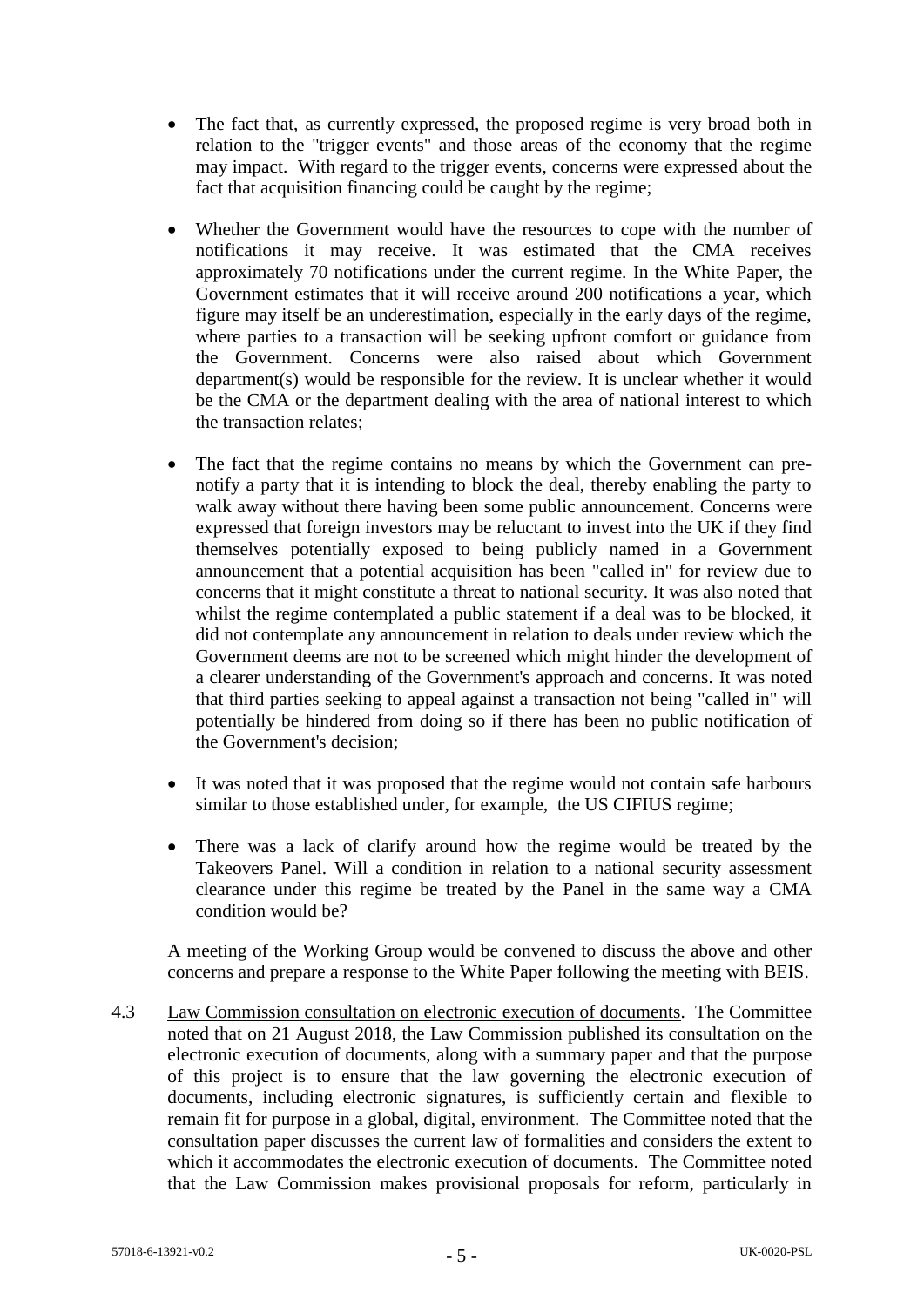relation to the witnessing and attestation of deeds where an electronic signature is used. The Committee noted that the consultation closes on 23 November 2018.

It was noted that whilst the consultation does not cover wills or registered dispositions under the Land Registration Act 2002, it would be helpful if, in the long term, the regime for the execution of documents relating to the disposition of registered land was brought into line with the more general rules on execution, enabling electronic execution of relevant documentation.

The Committee noted that the Law Commission has issued a press announcement confirming its view that electronic signatures can be used to sign formal legal contracts under English law without the need for legislative reform. The Committee agreed with this conclusion.

It was reported that the CLLS/Law Society Joint Working Group on execution would be re-established to consider and respond to this consultation. The Committee agreed that it would be helpful to address, in the response to the consultation, the Joint Working Group's views on the continuing use of deeds and the means by which witnessing of document via electronic execution might be best facilitated.

4.4 BEIS response to consultation on corporate governance and insolvency*.* The Committee noted that on 26 August 2018, BEIS published a response to its March 2018 consultation on insolvency and corporate governance (to which it was noted that a Working Group of the Committee led by Murray Cox had responded).

The response sets out BEIS's proposed actions, subject to further consultation where necessary on the detail. The Committee noted that in BEIS' announcement, it states that it will provide further details on the measures in the autumn. The response also includes BEIS' response to the separate consultation published in 2016 on broader aspects of insolvency law.

The Committee welcomed BEIS' stated intention, in light of responses received pursuant to the consultation, to explore with the relevant legal and accountancy bodies whether there was a case for a fundamental review of the dividend regime. The Committee also noted that a number of the proposals are potentially far-reaching from an insolvency regime perspective but will be subject to further consultation. Given current pressures on Parliamentary time, it was thought unlikely that any of the proposals would be progressed in the short term.

4.5 FCA/CLLS Primary Markets Liaison Group meeting*.* Victoria Younghusband reported back to the Committee on the discussions had at the Liaison Group meeting held on 26 September 2018.

*Article 19 MAR:* The FCA referred to the publication of an updated page on its website setting out its position regarding Article 19 of MAR and its application to debt issuers. The statement reminds readers that Article 19 requires persons discharging managerial responsibilities within issuers (PDMRs), and persons closely associated with them (PCAs), to notify the FCA and the issuer of relevant personal transactions they undertake in the issuer's shares, debt instruments, derivatives or other linked financial instruments if the total amount of transactions per calendar year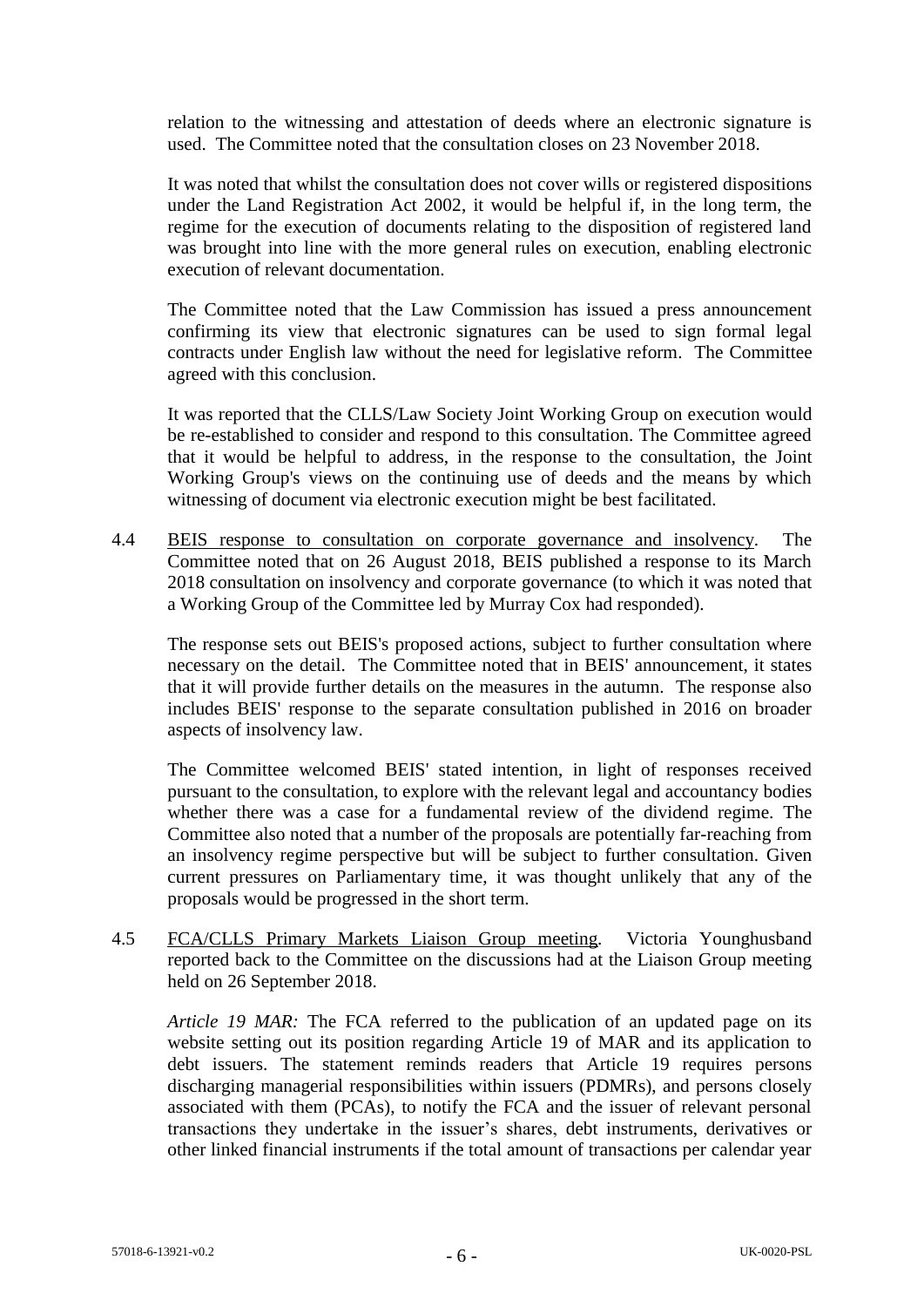has reached  $\epsilon$ 5,000. The issuer in turn must make that information public within 3 business days.

PDMRs and PCAs are only required to notify under Article 19 when they deal in shares or debt instruments of the issuer which are:

- subject to a request for or approval of admission to trading on an EU trading venue, or
- linked to financial instruments which are themselves subject to a request for or approval of admission to trading on an EU trading venue.

The FCA has confirmed in its updated statement that dealing in instruments that do not fall into these categories does not need to be notified under Article 19. The updated statement can be found at [https://www.fca.org.uk/markets/market](https://www.fca.org.uk/markets/market-abuse/regulation)[abuse/regulation.](https://www.fca.org.uk/markets/market-abuse/regulation)

*Buy back of GDRs:* The meeting had discussed the application of the buy back safe harbour under MAR for buy backs of GDRs. The FCA had confirmed that the safe harbour is only available for buy backs of shares.

*New IPO process*: The meeting had discussed a number of procedural issues resulting from the introduction of the new IPO process in July 2018.

*FCA opening times over the Christmas period:* The FCA referred to the statement published on its website setting out its timescales for reviewing documents over the Christmas and New Year period and highlighted the need for advisers to plan around this timetable.

# 4.6 Brexit*.*

The Chairman reported that, at BEIS' request, a small group of individuals drawn from member firms of the Committee and the Law Society CLC visited BEIS' offices to review a draft of the Statutory Instrument (SI) amending the Companies Act 2006 and the SI relating to Societas Europaea.

The Chairman also reported on the outcome of a meeting with BEIS regarding the SI to amend Part 28 of the Companies Act 2006 in relation to takeovers.

## 5. **Recent developments**

## 5.1 **Company law**

(a) PSC register tricky issues' list*.* The Committee noted that given that the test for beneficial ownership in the draft Registration of Overseas Entities Bill (see item 3.2) is based on the PSC test in Schedule 1A Companies Act 2006, the Law Society CLC and the CLLS CLC are intending to seek to re-engage with BEIS on the PSC register "tricky issues" which that was submitted to BEIS in August 2017. The Committee noted that if BEIS does not respond, the Law Society CLC and the CLLS CLC will consider whether the list should be published in the form of a Q&A (similar to the MAR Q&A).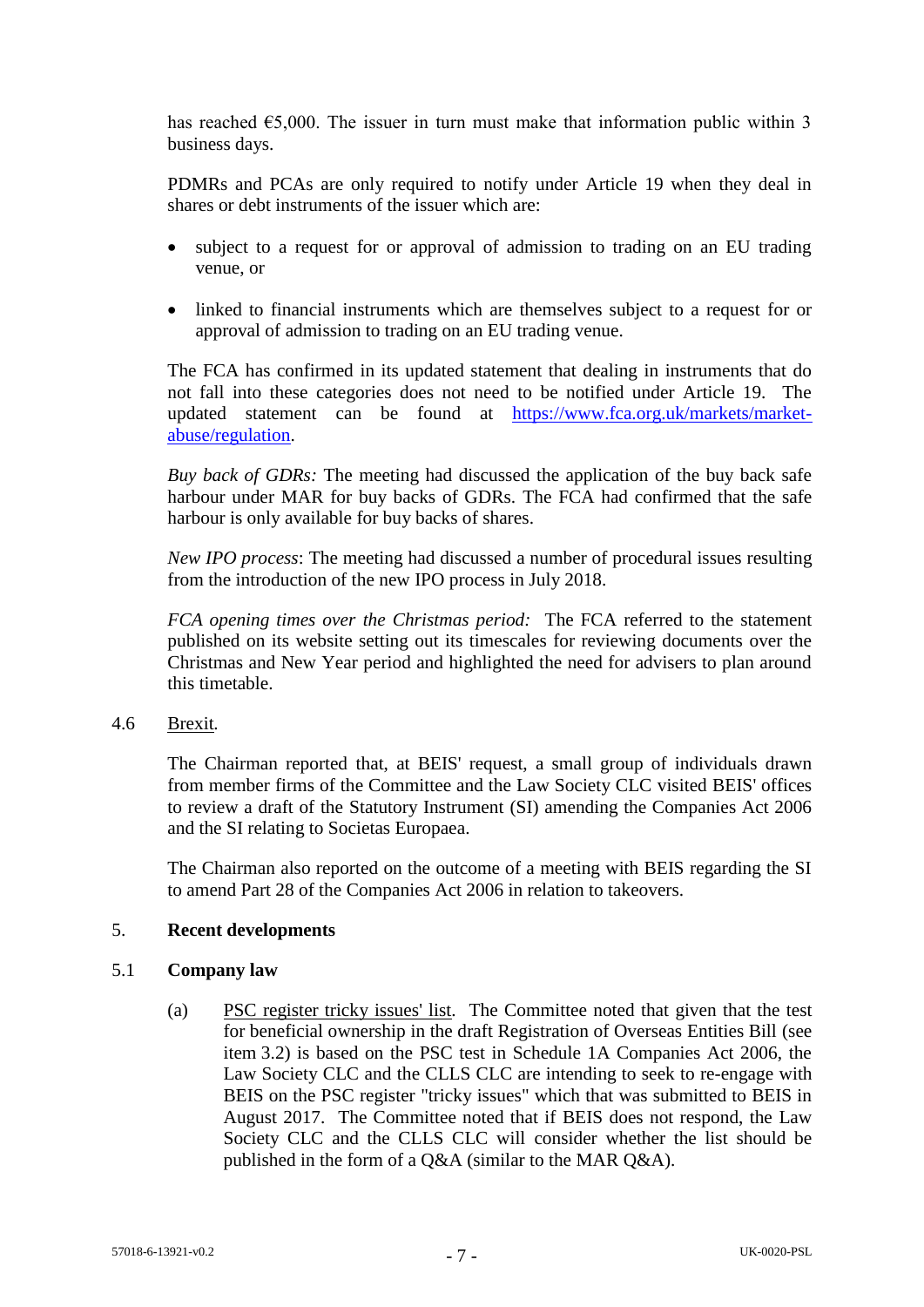# 5.2 **Corporate governance**

- (a) FRC publishes research on board diversity reporting. The Committee noted that on 17 September 2018, the FRC announced that it had published research conducted for the FRC by the University of Exeter Business School entitled "Board Diversity Reporting in 2018". The Committee noted that the research provides a snap shot of diversity reporting across the FTSE 350 (as at 1 March 2018) and identifies examples that it regards as leading the way in terms of quality and approach.
- (b) Gender pay gap reporting. The Committee noted that on 2 August 2018, the Business, Energy and Industrial Strategy Committee published a report on gender pay gap reporting. The Committee noted that the BEIS Committee also published an announcement, a summary and conclusions and recommendations alongside the report. It was noted that the report recommends a widening of the net in relation to companies required to report and that companies should publish action plans and narrative reports on what they are doing to close the gender pay gap.
- (c) Inside AIM: Preparation for corporate governance changes. The Committee noted that on 26 July 2018, the London Stock Exchange published an edition of Inside AIM that provides guidance on preparing for the corporate governance changes that will affect AIM companies from 28 September 2018. The Committee noted that the guidance addresses some of the common questions received from nomads following the LSE's engagement with nomads in preparation for the changes.

# 5.3 **Reporting and disclosure**

- (a) Revised FRC Guidance on the Strategic Report*.* The meeting noted the publication of this item (which was discussed alongside the documents referred to in item 3.3 above).
- (b) New carbon and energy reporting framework. The Committee noted that the draft Companies (Directors' Report) and Limited Liability Partnerships (Energy and Carbon Report) Regulations 2018 and a draft explanatory memorandum were published on 18 July 2018. The Committee noted that the most significant change to the current regime is that carbon and energy reporting will be extended to certain "large" UK unquoted companies, which will be required to report in their directors' report, and "large" UK LLPs, which will be required to report in a new energy and carbon report. The Committee noted that the regulations also extend the current reporting requirements for quoted companies.

## 5.4 **Equity capital markets**

(a) Guidance on how unconnected research analysts can access issuer information in UK IPOs*.* The Committee noted that on 20 August 2018, the Association for Financial Markets in Europe's (**AFME**) Equity Capital Markets Division and the European Association for Independent Research Providers (**Euro IRP**) published guidance on how unconnected analysts can participate in the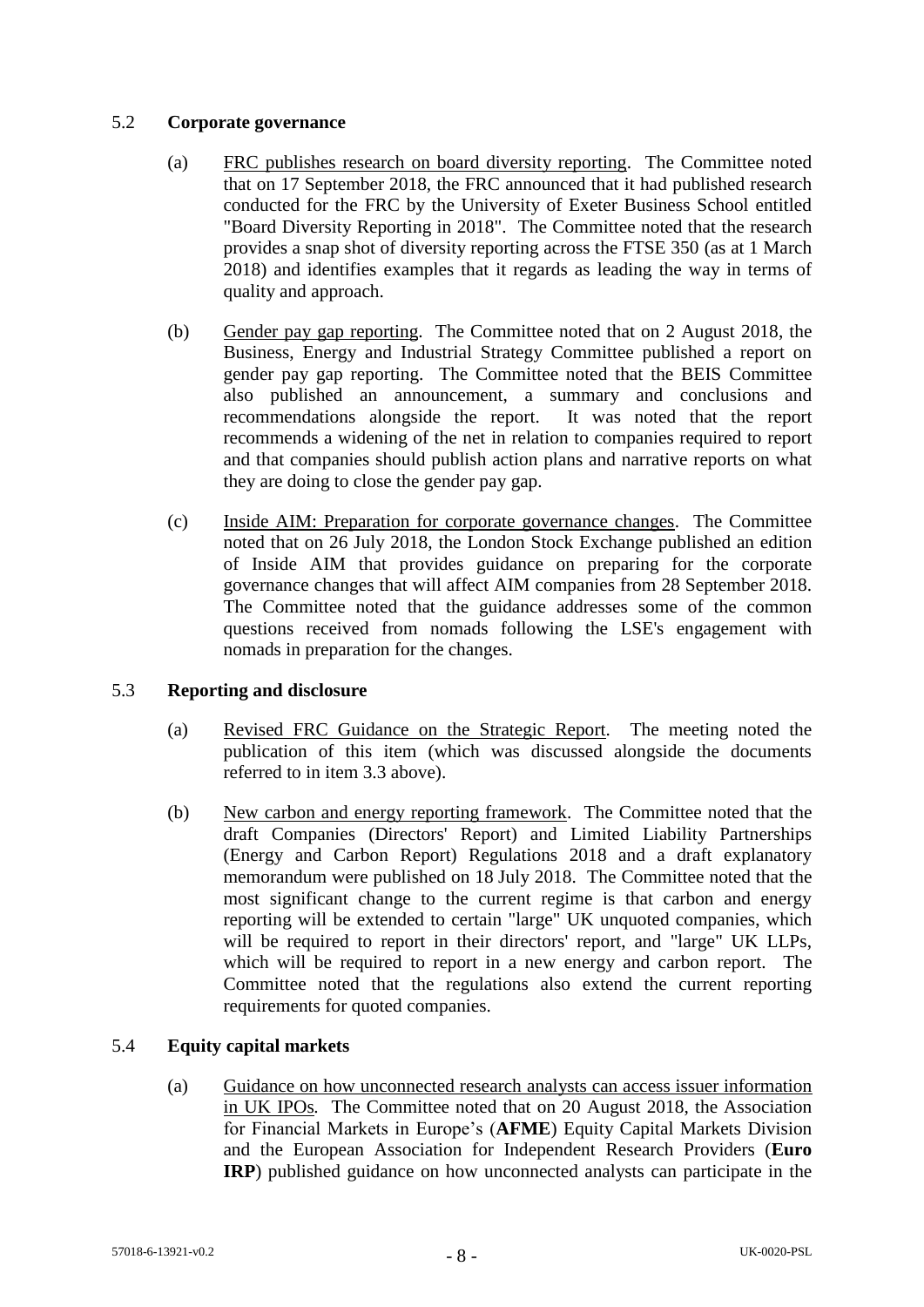IPO process and access information about prospective issuers under the FCA's new rules governing IPOs (which came into force on 1 July 2018). The Committee noted that the AFME/Euro IRP guidance sets out a process by which syndicate banks can facilitate access for unconnected analysts to prospective issuers and contains guidelines that those unconnected analysts gaining access to companies undertaking an IPO are expected to sign.

- (b) Public censure and fine for breaches of the AIM Rules. The Committee noted that on 13 August 2018, the London Stock Exchange published a disciplinary notice in relation to the public censure and fine (£125,000, discounted to £75,000 for early settlement) of MBL Group plc for breaches of AIM Rules 10, 11 and 31 of the AIM Rules for Companies (**AIM Rules**) in connection with failing to notify, without delay, information relating to the significant deterioration in the financial performance of certain subsidiaries.
- (c) Private censures and fines for breaches of the AIM Rules. The Committee noted that on 13 August 2018, the London Stock Exchange published a disciplinary notice in relation to two separate private censures and fines (£75,000, discounted to £50,000 for early settlement in each case) of AIM companies for breaches of the AIM Rules. It was noted that one concerned breaches of AIM Rules 10 and 31 in relation to the AIM company's disclosure of information via social media that should have been notified via an RIS before it was disclosed via social media and that the other concerned breaches of AIM Rules 11 and 31 in relation to the AIM company's approach to providing information to its outgoing nomad in circumstances where the relationship between the AIM company and its nomad had become difficult, resulting in the AIM company delaying the disclosure of price sensitive information.
- (d) FCA Handbook Instrument amending Premium Listing Principle 6 and DTR 7.2. The Committee noted that on 26 July 2018, the FCA made Listing Rules and Disclosure Guidance and Transparency Rules (Miscellaneous Amendments) Instrument 2018 (FCA 2018/41). The meeting noted that this instrument amends: (i) Premium Listing Principle 6 to clarify that Principle 6 prohibits the continuation of false markets as well as their creation; and (ii) DTR 7.2 to make it clearer that the diversity reporting requirements in DTR 7.2.8AR can be satisfied by including a diversity report in a corporate governance statement published in any of the formats that the FCA allows for those statements. The Committee noted that this instrument came into force on 27 July 2018.
- (e) ESMA finalises standards for the implementation of the Prospectus Regulation*.* The Committee noted that on 17 July 2018, ESMA announced that it has published a final report on draft regulatory technical standards under the Prospectus Regulation.
- (f) Proposed changes to the Prospectus Regulation. The Committee noted that on 12 September 2018, the European Commission published an amended proposal for a regulation amending, among other things, the new Prospectus Regulation. Insofar as the proposal relates to the new Prospectus Regulation, it is substantially unchanged from the version published in September 2017.